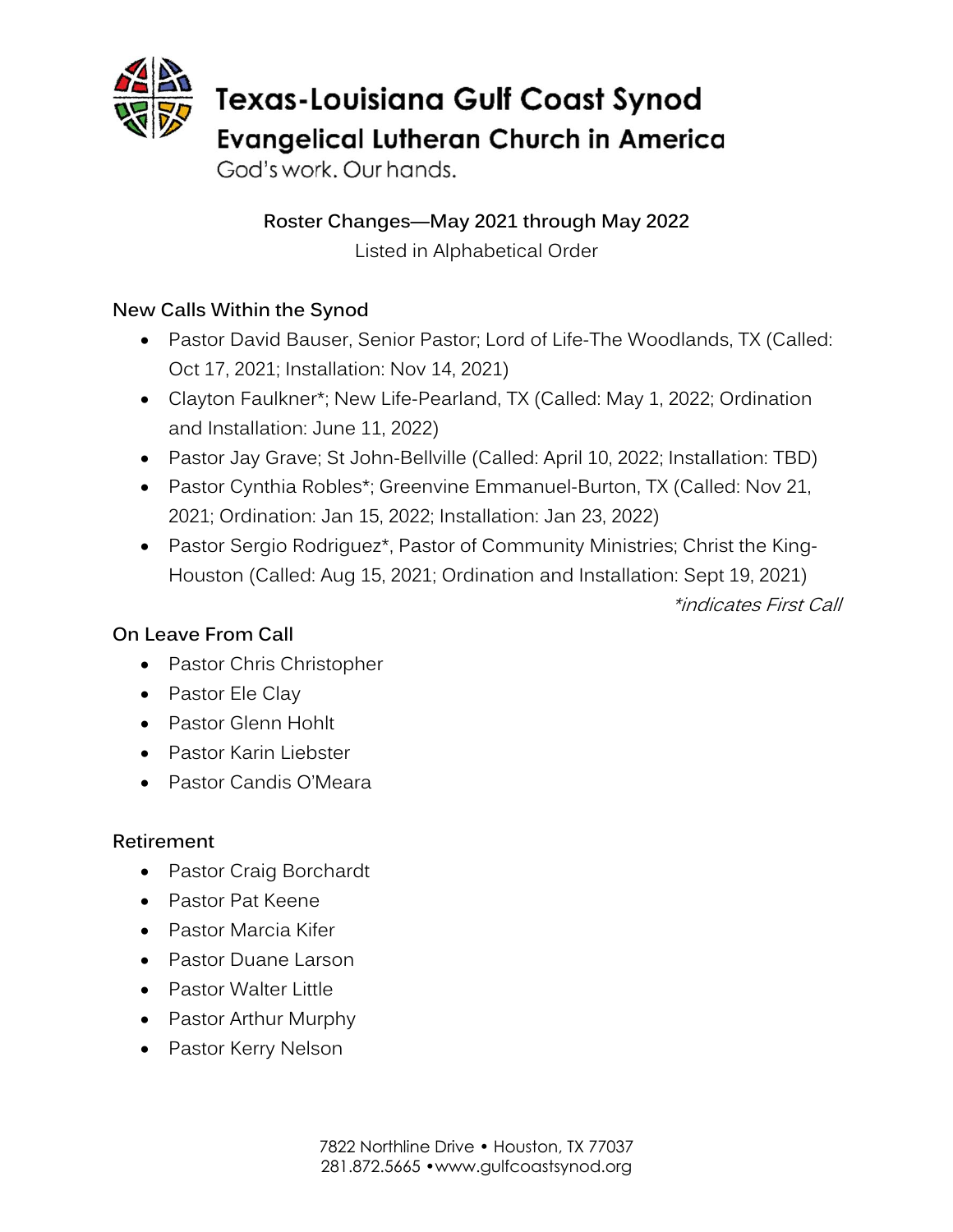#### **Removal**

- Patrick McLaughlin
- William M Storm

#### **Synod Call to Specialized Ministry**

• Pastor Jay Shailer, by Synod Council (Sept 25, 2021), for Joyful Life-Magnolia, TX (Installation: February 20, 2022)

#### **Rostered Minister's Death since May 2021**

- Pastor Paul Mathre
- Pastor Gene Timm
- •

### **Anniversaries of Ordination/Consecration**

• 5 years

|           | $\circ$   | Dennis P Shaw               | 10/21/2017 |            |  |
|-----------|-----------|-----------------------------|------------|------------|--|
|           | $\Omega$  | Sandra Fletcher             |            | 12/02/2017 |  |
|           | $\circ$   | Laura R Stephenson          |            | 12/30/2017 |  |
| $\bullet$ | 10 years  |                             |            |            |  |
|           | $\circ$   | Tammy J Sharp               |            | 05/27/2012 |  |
|           | $\bigcap$ | Sandra A Barnes             |            | 07/22/2012 |  |
|           | 15 years  |                             |            |            |  |
|           | $\circ$   | Cheryl A Lamaak             |            | 06/06/2007 |  |
|           | $\circ$   | Daniel K Song               |            | 06/19/2007 |  |
|           | $\circ$   | Tracey L Breashears Schultz |            | 07/21/2007 |  |
|           | $\Omega$  | Candis M O'Meara            |            | 12/02/2007 |  |
|           | 20 years  |                             |            |            |  |
|           | $\circ$   | Eric N Youngdahl            |            | 03/03/2002 |  |
|           | $\Omega$  | Mark A Groves               |            | 06/15/2002 |  |
|           | $\circ$   | Lynette Bartel              |            | 06/23/2002 |  |
|           | $\circ$   | Junfeng Tan                 |            | 06/30/2002 |  |
|           | $\circ$   | Bethany Ann Hartfiel        |            | 07/28/2002 |  |

*"A network of growing, Christ-centered, outwardly-focused congregations passing the faith to the next generation"* 12941 I-45 North Freeway, Suite 210• Houston, Texas 77060-1243 • 281-873-5665 • Fax 281-875-4716 • synod@GulfCoastSynod.org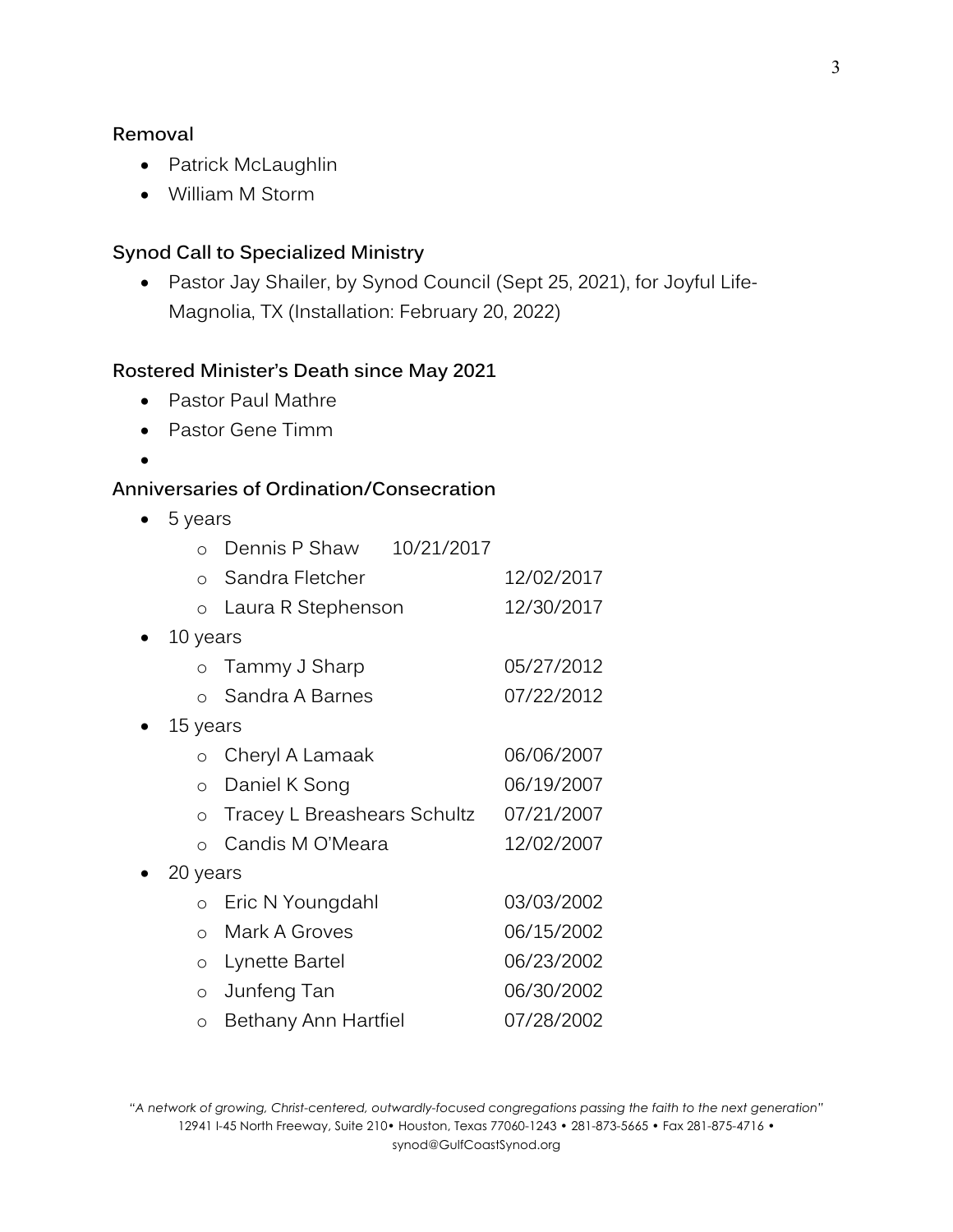• 25 years

|           | $\circ$  | Walter C Little          | 03/16/1997 |  |
|-----------|----------|--------------------------|------------|--|
|           | $\circ$  | Sharon G Kapsch          | 03/23/1997 |  |
|           | $\circ$  | Mark D Warpmaeker        | 08/24/1997 |  |
|           | $\circ$  | Glenn E Hohlt            | 09/07/1997 |  |
|           | 30 years |                          |            |  |
|           | $\circ$  | Susan G Rippert          | 06/28/1992 |  |
|           | $\circ$  | Pedro E Lopez, Jr        | 08/16/1992 |  |
|           | $\circ$  | Kimberly K Little-Brooks | 08/30/1992 |  |
|           | $\circ$  | Elaine M Gomulka         | 09/13/1992 |  |
|           | $\circ$  | Karin I Liebster         | 09/27/1992 |  |
|           | 35 years |                          |            |  |
|           | $\circ$  | Rodwell G Thom           | 08/21/1987 |  |
|           |          |                          |            |  |
|           | 40 years |                          |            |  |
|           | $\circ$  | Elizabeth Stein          | 03/14/1982 |  |
|           | $\circ$  | William L Schwertlich    | 07/18/1982 |  |
|           |          | o Alvin J Luedke         | 07/25/1982 |  |
|           | $\circ$  | <b>Charles H Parnell</b> | 08/08/1982 |  |
|           | $\circ$  | Richard D Erickson       | 09/01/1982 |  |
|           | $\circ$  | George D Bement          | 10/31/1982 |  |
| $\bullet$ | 45 years |                          |            |  |
|           | $\circ$  | Paul W Geisler, Jr       | 06/26/1977 |  |
|           | $\circ$  | Paul D Appel             | 08/27/1977 |  |
|           | 50 years |                          |            |  |
|           | $\circ$  | Thomas J Minor           | 06/04/1972 |  |
|           | $\circ$  | John P Willmann          | 06/11/1972 |  |
|           | $\circ$  | Stephen D Quill          | 06/18/1972 |  |
|           | $\circ$  | Anton A Kern, Jr         | 07/16/1972 |  |
|           | $\circ$  | Ricardo Sinisterra       | 10/16/1972 |  |

*"A network of growing, Christ-centered, outwardly-focused congregations passing the faith to the next generation"* 12941 I-45 North Freeway, Suite 210• Houston, Texas 77060-1243 • 281-873-5665 • Fax 281-875-4716 • synod@GulfCoastSynod.org